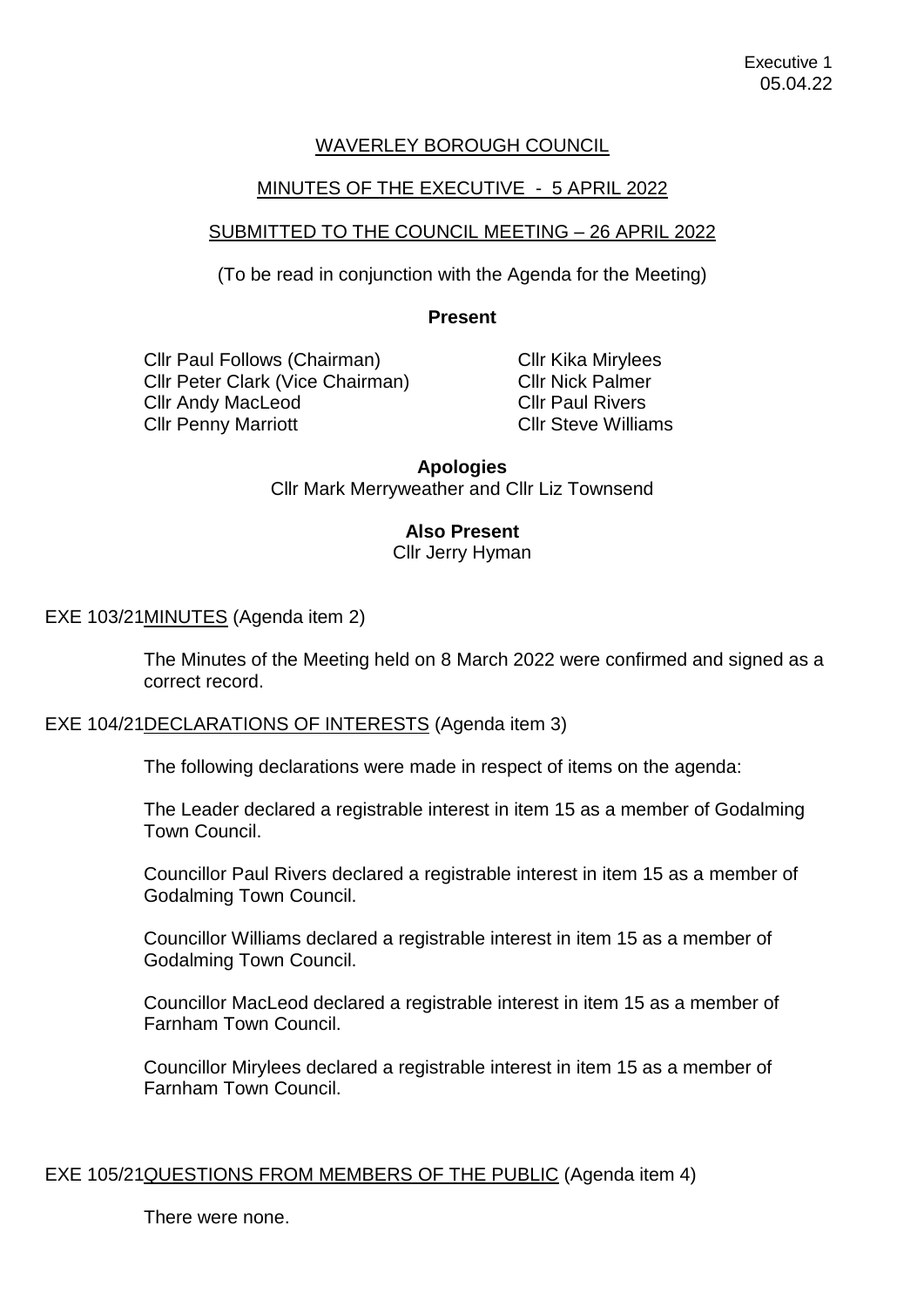# EXE 106/21QUESTIONS FROM MEMBERS OF THE COUNCIL (Agenda item 5)

There were none.

# EXE 107/21LEADER'S AND PORTFOLIO HOLDERS' UPDATES (Agenda item 6)

The Leader and Portfolio Holders gave brief updates on current issues not reported elsewhere on the agenda:

- The Leader updated on the work being carried out to support the Ukrainian refugee crisis.
- Councillor Clark updated on the recent meeting of the Farnham Infrastructure Board and the accident involving a bridge in Wrecclesham.
- Councillor MacLeod provided an update on the Brightwells development and the work being carried out on Sainsbury's car park.
- Councillor Penny Marriott reserved her update for later in the agenda.
- Councillor Mirylees advised that a £45k grant had been received for the planting of trees in the borough and a useful meeting had been held with stakeholders on the future of Farnham Museum.
- Councillor Palmer reserved his update for later in the agenda.
- Councillor Rivers welcomed a useful meeting with residents of Meade Lane regarding issues with Vernon Court.
- Councillor Williams advised that residents were being kept updated with delays in refuse collection due to Covid.

# EXE 108/21RECOMMENDATIONS FROM THE OVERVIEW AND SCRUTINY COMMITTEES (Agenda item 7)

The Leader introduced the recommendations of the Overview and Scrutiny meetings which had taken place in March. The Executive had discussed all the recommendations at their informal meeting, and thanked the Chairmen and Vice-Chairmen for a useful discussion.

The Leader addressed the recommendations as follows:

| R22-0322-8.1: | The Executive agreed the recommendation.                                                                                                                                                                                                      |
|---------------|-----------------------------------------------------------------------------------------------------------------------------------------------------------------------------------------------------------------------------------------------|
| R22-0322-8.2: | The Executive had requested that officer explore the details of<br>potential KPIs for monitoring dropout rates.                                                                                                                               |
| R22-0322-8.3: | The Executive agreed that this target would be restored at the<br>next realistic point.                                                                                                                                                       |
| R22-0322-14:  | The Executive advised that the high-level financing strategy<br>and details of the public consultation would be shared with<br>Councillors imminently.                                                                                        |
|               | A further all Councillor briefing would be arranged on the<br>Where Work Happens project and associated issues and a<br>sub-group was working on car parking information.                                                                     |
| S22-0321-7:   | The Executive responded to the comments as follows:<br>Agency staff are only deployed for waste collection when it<br>is a necessity and this has only been the case when staff<br>absences related to Covid-19 have reached critical levels. |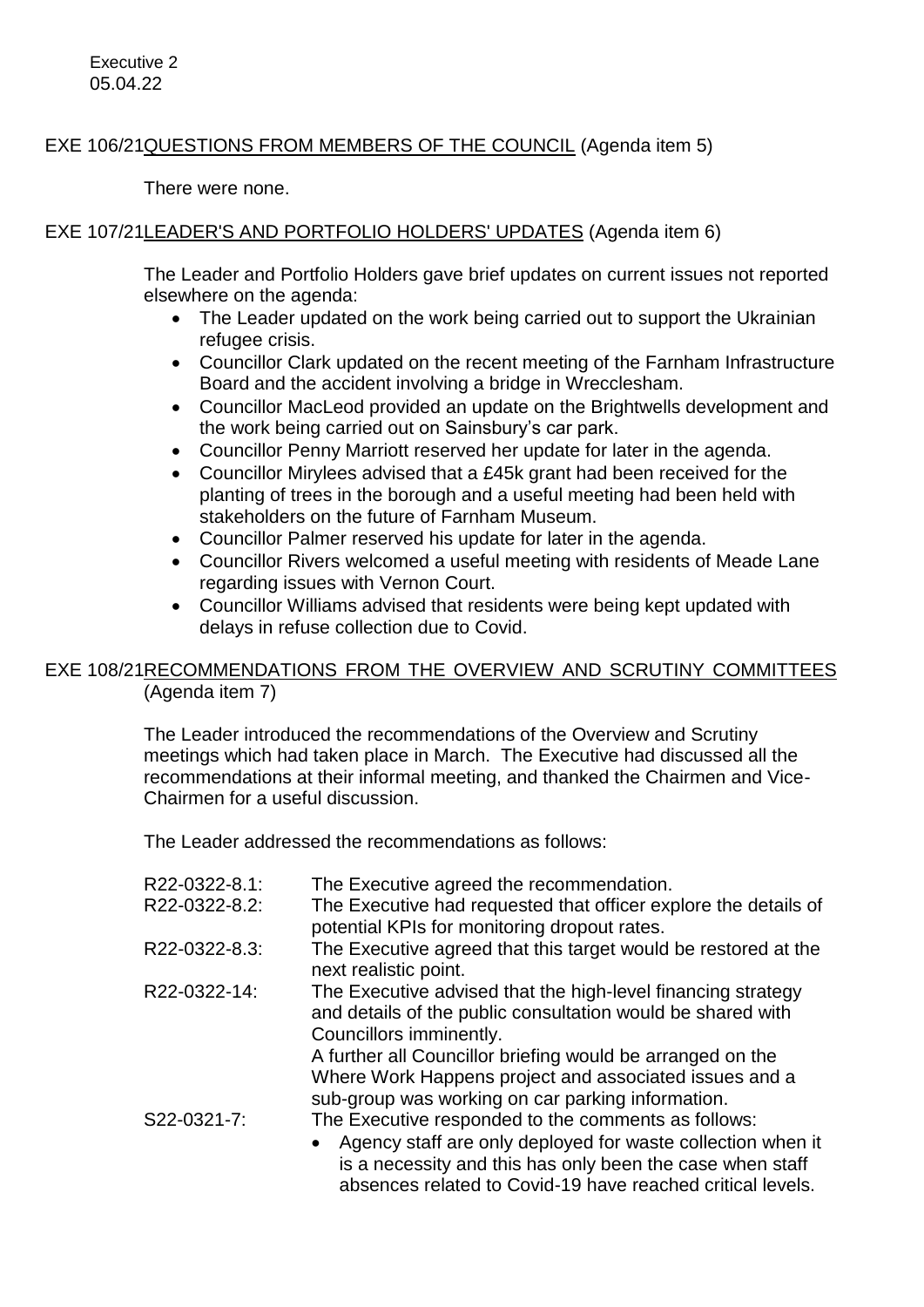|                                | • The contract the Council has with Surrey County Council<br>and Crest Nicholson means it is reimbursed for lost income<br>for as long as it takes the new car park to be transferred.<br>This concern is shared by the Executive. However, they do<br>wish to note the distinction from the housing delivery test,<br>and an all Councillor briefing on this issue would be held at<br>the end of April.<br>There is an initial proposal that a weekly list of significant |
|--------------------------------|-----------------------------------------------------------------------------------------------------------------------------------------------------------------------------------------------------------------------------------------------------------------------------------------------------------------------------------------------------------------------------------------------------------------------------------------------------------------------------|
|                                | pre-applications is circulated to councillors                                                                                                                                                                                                                                                                                                                                                                                                                               |
|                                | A planning enforcement plan will be published shortly.                                                                                                                                                                                                                                                                                                                                                                                                                      |
| S22-0321-8.1:                  | The Executive agreed the recommendation.                                                                                                                                                                                                                                                                                                                                                                                                                                    |
| S22-0321-8.2:                  | The Executive agreed the recommendation.                                                                                                                                                                                                                                                                                                                                                                                                                                    |
| S22-0321-8.3:                  | The Executive advised that each Head of Service had been<br>asked to report how customer service is monitored in their<br>service so this can be considered and any gaps identified.                                                                                                                                                                                                                                                                                        |
| S22-0321-9.1:                  | The Executive advised that the recommendation would be<br>applied to policy documents in general.                                                                                                                                                                                                                                                                                                                                                                           |
| S22-0321-9.2:                  | The Executive agreed the recommendation.                                                                                                                                                                                                                                                                                                                                                                                                                                    |
| S22-0321-9.3:<br>S22-0321-9.4: | The Executive agreed the recommendation.<br>The Executive agreed the recommendation.                                                                                                                                                                                                                                                                                                                                                                                        |
| S22-0321-9.5:                  | The Executive agreed the recommendation.                                                                                                                                                                                                                                                                                                                                                                                                                                    |
| S22-0321-9.6:                  | The Executive agreed the recommendation.                                                                                                                                                                                                                                                                                                                                                                                                                                    |
|                                |                                                                                                                                                                                                                                                                                                                                                                                                                                                                             |

### **PART I - RECOMMENDATIONS TO COUNCIL**

Unless specified under an individual item, there are no background papers (as defined by Section 100D(5) of the Local Government Act 1972) relating to the reports in Part I of these minutes.

## EXE 109/21AFFORDABLE HOMES DELIVERY STRATEGY - AMENDMENTS FOLLOWING CONSULTATION (Agenda item 8)

Councillor Palmer presented the report which set out the Affordable Homes Delivery Strategy for recommendation to Council for adoption. He thanked the officers for their work on the Strategy and highlighted the challenges in delivering affordable homes. Councillor Williams highlighted the issue of ensuring homes were energy efficient.

Councillor Hyman spoke on the report, querying the value of some of the responses to the consultation and that the previous Council decision to maximise rents contradicted the commitment in the Strategy relating to social rents. The rules on Right to Buy should be properly explained and the reasons why 30% of respondents disagreed with the proposals.

In response, the Leader advised that the Executive did not agree with Right to Buy rules, however it was not able to override Government legislation. He clarified that rents were being increased in order to deliver more housing to address demand in the borough. Councillors Palmer advised that the Council would continue to lobby the Government to change the rules around Right to Buy.

The Leader thanked the current and former Portfolio Holder and officers for their work.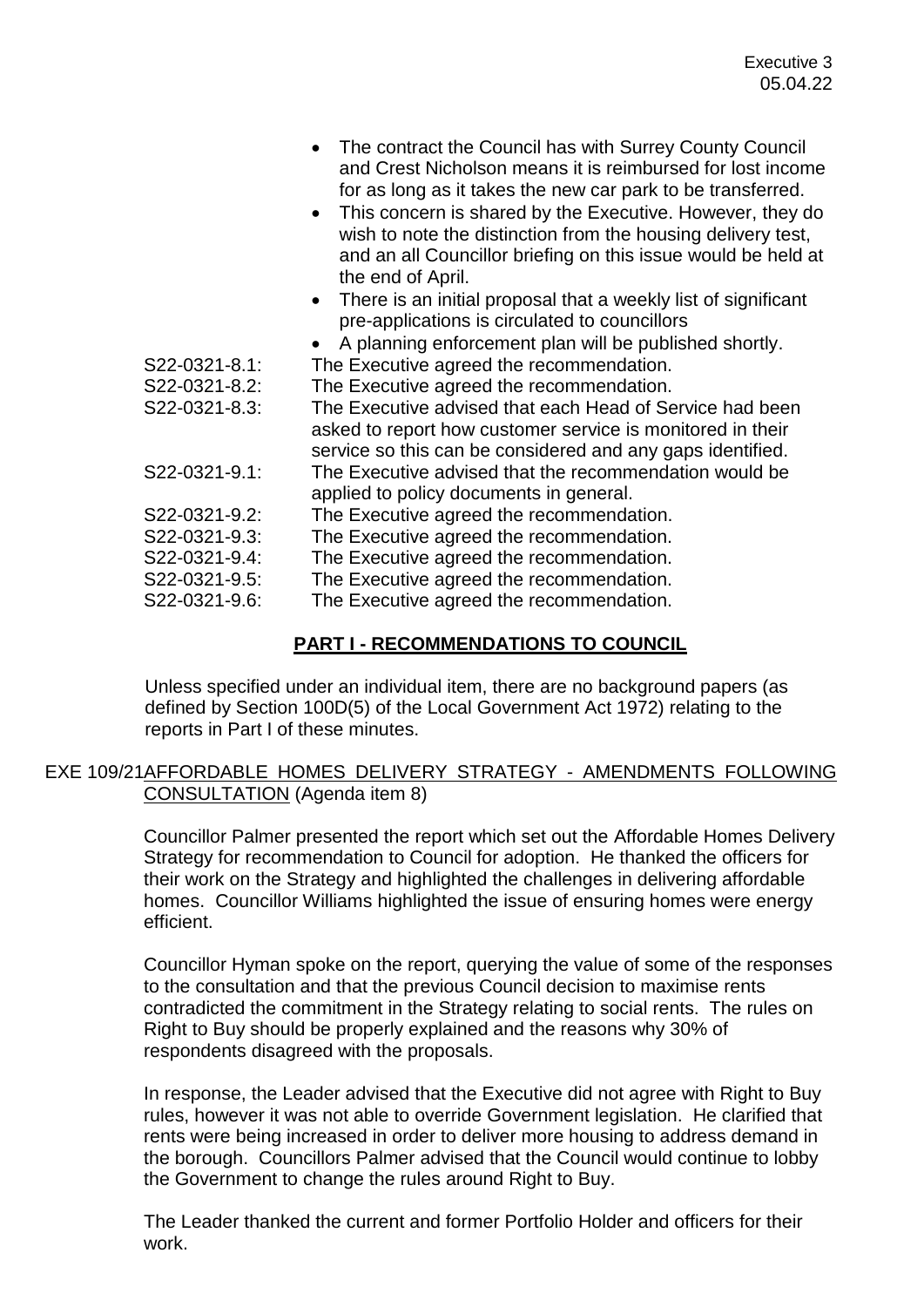## **RESOLVED**

## **That the draft Affordable Homes Delivery Strategy 2022-2025 be approved and recommended to Full Council for adoption.**

Reason: To adopt a housing strategy which is fit for purpose and sets out our priorities for new affordable homes in the borough.

# EXE 110/21HOUSING ASSET MANAGEMENT STRATEGY (Agenda item 9)

Councillor Paul Rivers presented the report which set out the final draft of the Housing Asset Management Strategy (HAMS) to be presented to Council for adoption. The Landlord Services Advisory Board had considered the Strategy and had supported the principle of making homes more energy efficient; and had recommended that an Executive Summary be included and this had been drafted.

Councillor Hyman spoke on the report, expressing concern over the cost of replacing gas boilers and that the costs were not passed on to tenants. He also sought clarification on the timing of the stock condition survey.

The Leader responded to Councillor Hyman's comments and clarified that there was a commitment to assessing the current position with housing stock and making improvements to reduce energy bills for tenants. He welcomed that the report would begin to explore the cost of decarbonisation and encourage the Government to address the gap in their own funding for decarbonisation policies.

The Head of Housing Operations advised that regular stock condition surveys had been carried out for a number of years, however this had been put on hold during the pandemic. Although they had now resumed, the programme was 2.5 years behind schedule.

The Strategic Director (s151 officer) advised that the HRA Strategic Review would be informed by this report and would be brought to Councillors in the Autumn for consideration.

The Leader thanked the Portfolio Holder, Landlord Services Advisory Board and officers for their work.

## **RESOLVED**

- **i. That the comments from the Landlord Services Advisory Board be noted and that the Housing Asset Management Strategy 2022 to 2030 be approved and recommended to the Council for adoption; and**
- **ii. That it be noted that the Landlords Services Advisory Board have undertaken to monitor the implementation and performance of the strategy.**

Reason: To provide Executive members the opportunity to support the adoption of the strategy.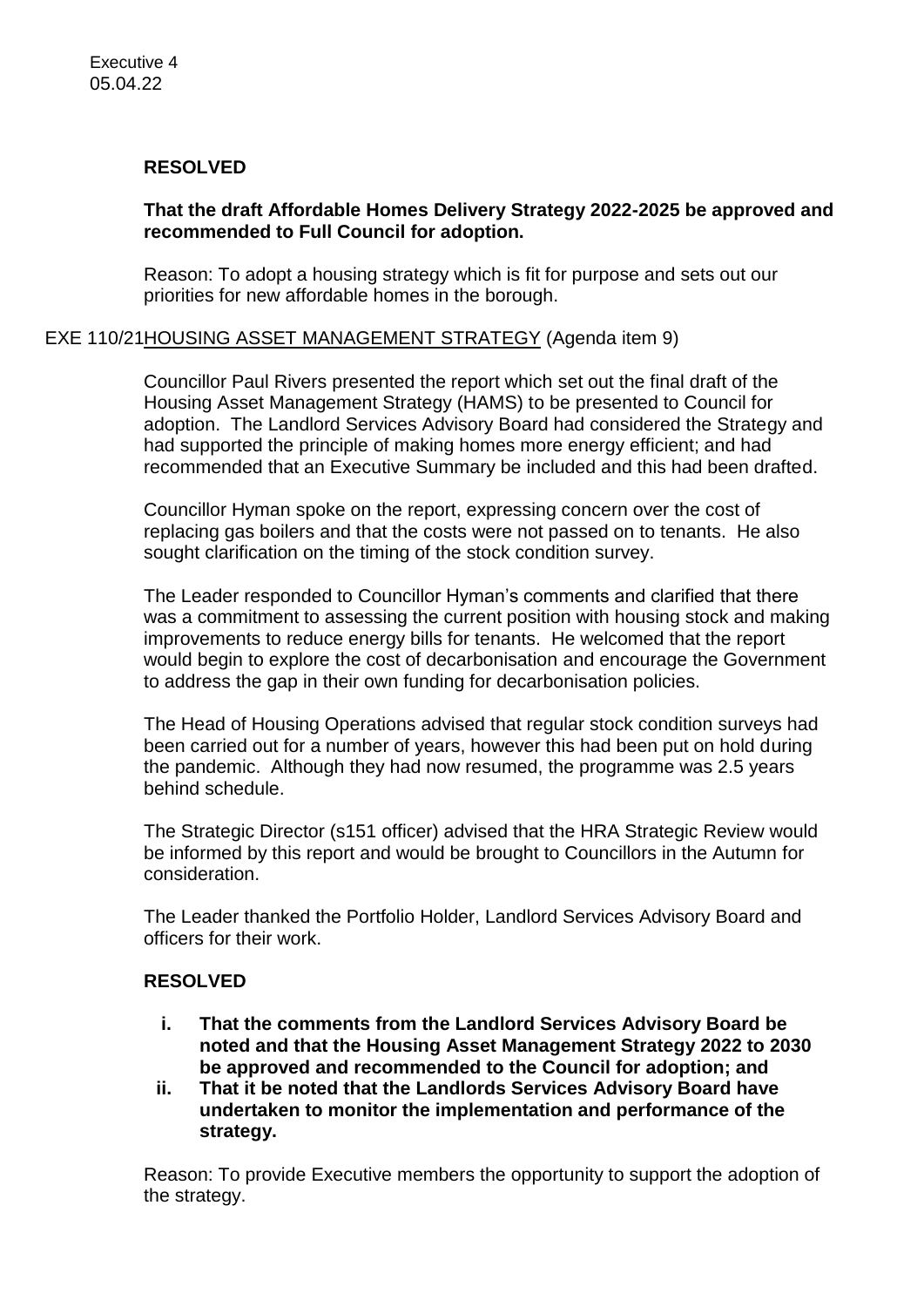## EXE 111/21CORPORATE EQUALITY OBJECTIVES 2022-25 (Agenda item 13)

Councillor Penny Marriott presented the report which set out propose a new set of corporate equality objectives for recommendation to Council and an associated action plan. She thanked the Resources Overview and Scrutiny Committee for their comments, which had been received after the agenda publication and therefore these had been incorporated into a revised Annexe 1, circulated separately.

The Executive welcomed the objectives and the constructive debate on the issues, thanking the Portfolio Holder officers for their work.

# **RESOLVED**

### **That the Executive makes the following recommendations to Council:**

- **i that the Corporate Equality Objectives 2022- 25 as set out at the supplementary Annexe 1 be approved; and**
- **ii that it be noted that the Corporate Equality Group have undertaken to monitor the implementation of the associated Action Plan.**

Reason: To provide Executive members the opportunity to consider the Equality Objectives and Action Plan and make recommendations to Council.

### EXE 112/21COMMUNITY GOVERNANCE REVIEW OF TOWNS AND PARISHES IN THE WAVERLEY BOROUGH COUNCIL AREA (Agenda item 15)

The Leader presented the report which set out proposals for the selection criteria to be used to evaluate responses to the initial phase of the consultation on the Community Governance Review, and to incorporate them in the draft recommendations for consideration during the second stage of the consultation between 3 May and 10 June.

Councillor Hyman spoke on the report, seeking clarification on whether the proposals would enable the Council to align its boundaries before the elections in 2023.

In response, the Leader clarified the requests which had been made by Farnham and Godalming Town Councils and the Head of Policy and Governance confirmed that the Community Governance Review was a Council-led process and therefore within the Council's control, unlike the warding pattern review which had been carried out by the Local Government Boundary Commission for England. The aim of the proposals was to consult on the proposed changes, to enable Council systems to be updated in time for the elections in 2023.

# **RESOLVED**

## **That the Executive recommends to full Council that**

**i. the method to evaluate the submissions made in the initial consultation period as set out in paragraph 4.4 be approved; and**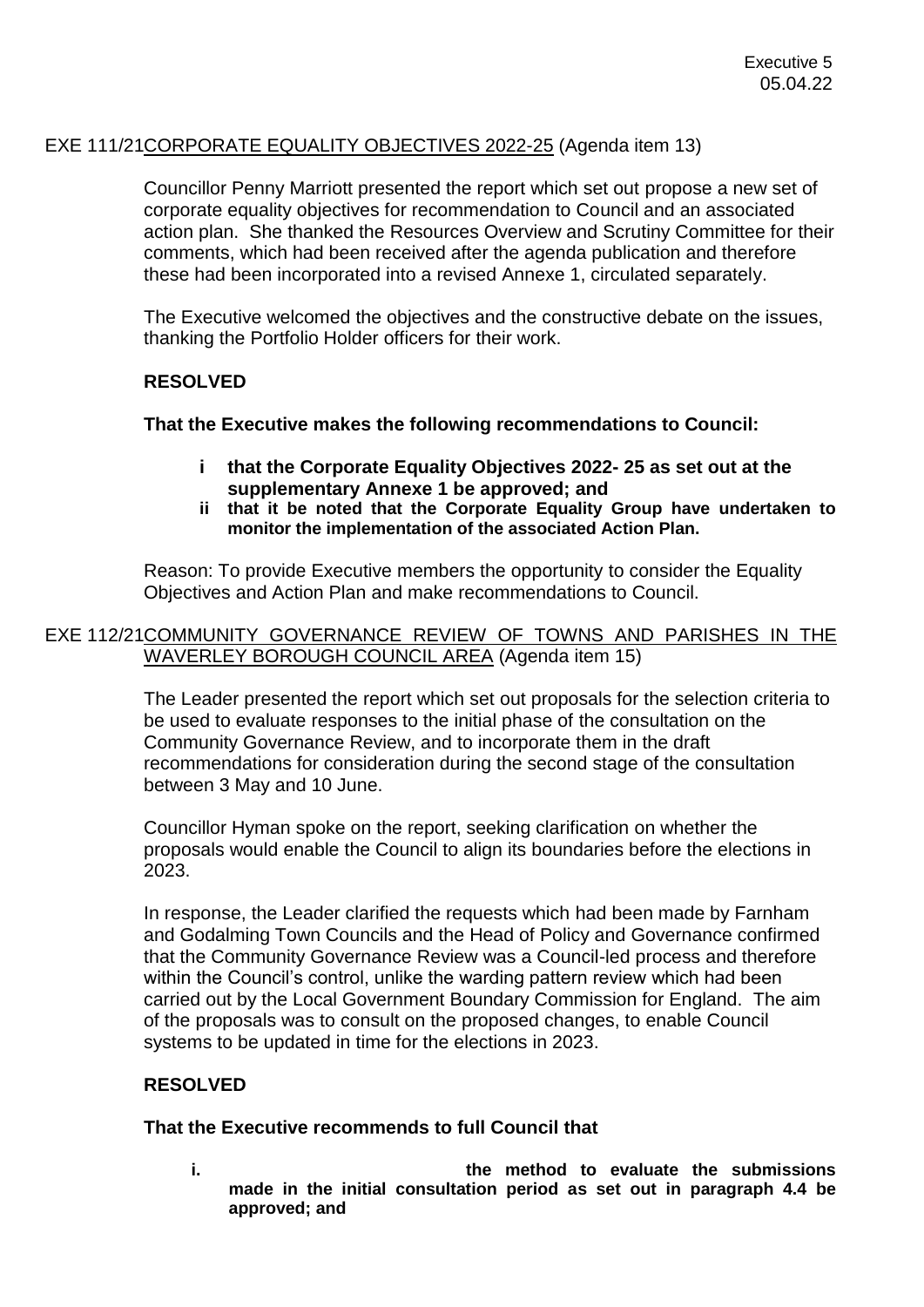#### **ii. the submissions that are agreed to have merit are incorporated in the draft recommendations for consideration in the second stage of consultation between 3 May and 10 June.**

Reason: To ensure that recommendations, which are to be developed from the responses to the initial phase of the CGR, are reflective of the identities and interests of the community in that area.

### EXE 113/21PRE-ELECTION PERIOD PUBLICITY POLICY (Agenda item 16)

The Leader presented the report which set out a proposed policy for publicity in a statutory pre-election period.

## **RESOLVED**

**That the Executive recommends to Full Council that it approves the Pre-Election Period Publicity Policy, as set out in Annexe 1 to this report, with immediate effect.**

Reason: To protect the interests of the Council, and to provide guidance to Councillors and Officers on publicity and the use of Council resources during the Pre-Election Period.

# **PART II - MATTERS OF REPORT**

The background papers relating to the following items are as specified in the reports included in the original agenda papers.

## EXE 114/21FARNHAM & GODALMING LEISURE CENTRE - REFURBISHMENTS AND THE EDGE LEISURE CENTRE - CONTRACT POSITION (Agenda item 10)

Councillor Mirylees presented the report which set out opportunities for three of the leisure centres within the Council's portfolio, to inform the specification for the new Leisure Management Contract commencing in July 2023.

The Leader welcomed the report and requested that there be a proper consultation with residents and the Town Council if there were to be changed to car parking proposed.

### **RESOLVED**

### **That Executive notes the findings of this report and agrees that:**

- **i. Officers review the business case for the Farnham Leisure Centre refurbishment and, if viable, include the project within the new Leisure Management Contract specification.**
- **ii. Officers review the business case for the Godalming Leisure Centre refurbishment and, if viable, include the project within the new Leisure Management Contract specification, and;**
- **iii. Officers remove the Edge Leisure Centre from the new Leisure Management Contract, and work with Surrey County Council to terminate the lease and transfer the operation of the facilities.**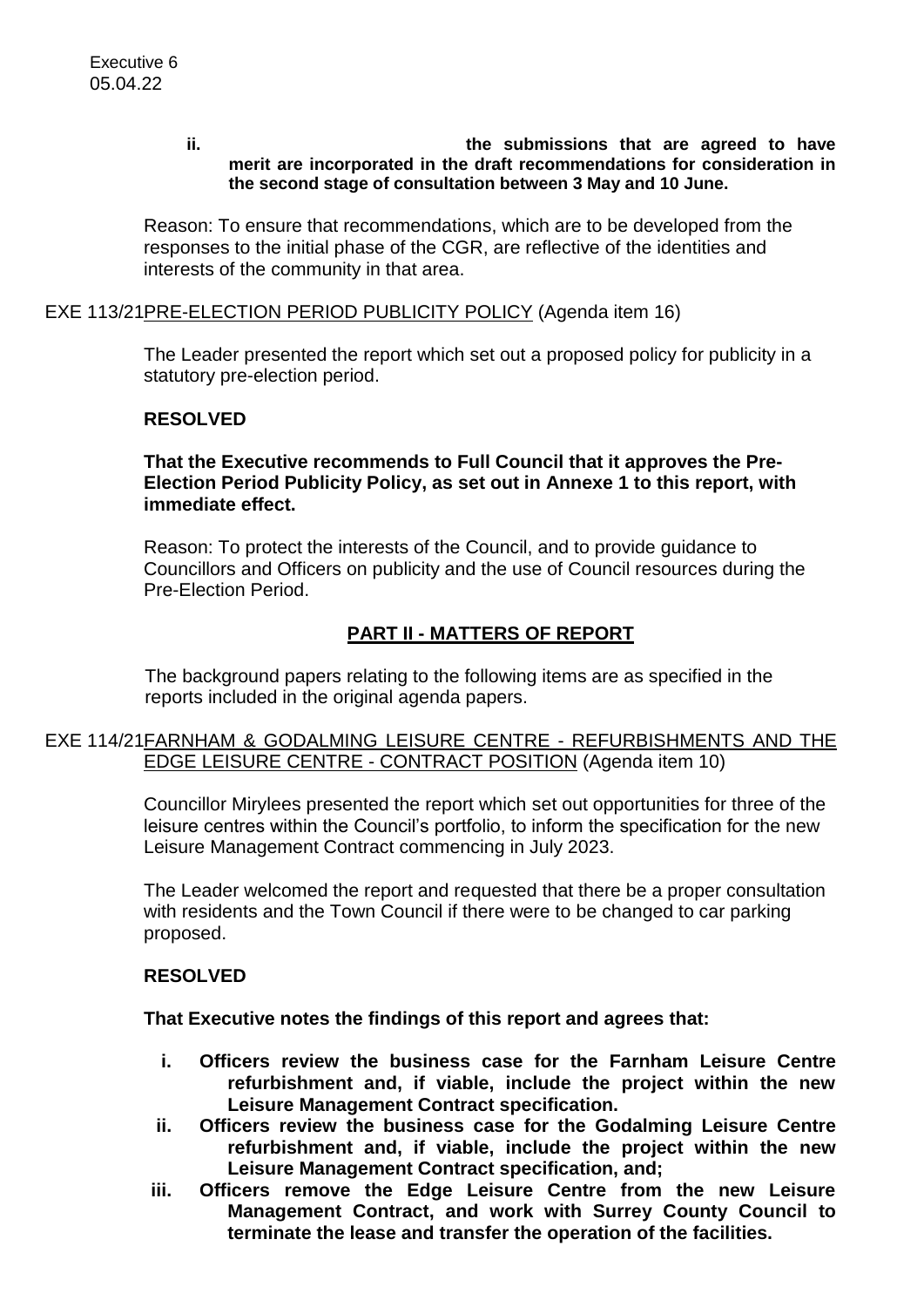Reason: The current leisure management contract, for our five leisure centres, expires on 30 June 2023 and the Council needs a new contractual arrangement to be in place for the 1 July 2023.

### EXE 115/21CLIMATE CHANGE AND SUSTAINABILITY SUPPLEMENTARY PLANNING DOCUMENT (SPD) CONSULTATION (Agenda item 11)

Councillor Williams presented the report which set out the draft Climate Change and Sustainability Supplementary Planning Document (SPD) and sought authorisation to allow the SPD to be subject to public consultation. He thanked the Portfolio Holder, officers and consultant for their work on the draft SPD, which was as robust as it could be, without it directly contradicting national planning policy framework.

Councillor Hyman spoke on the report, expressing concern over the legal challenge of the appeal decision in relation to Loxwood Road in Alfold, which was not covered by the SPD.

The Leader and Councillor Williams responded to the points raised and the Planning Policy Manager advised that there would be an opportunity to address the points raised as part of the consultation process.

# **RESOLVED**

- **i. That the comments from the Services Overview & Scrutiny Committee be noted and that the SPD be subject to a minimum four-week public consultation under Regulation 13 of the Town and Country Planning (Local Planning) (England) Regulations 2012 ("the Regulations"); and**
- **ii. That authority be delegated to the Head of Planning and Economic Development after consultation with the PFHs for Planning and Economic Development and Environment and Sustainability to make minor editorial changes prior to consultation as a result of any changes made by the Executive.**

Reason: To comply with Regulation 13 of the Town and Country Planning (Local Planning) (England) Regulations 2012 ("the Regulations"), the SPD must be subject to a public consultation.

## EXE 116/21COMMUNITY INFRASTRUCTURE LEVY (CIL) BIDDING CYCLE 2021/22 (Agenda item 12)

Councillor Palmer presented the report, which set out the proposed allocation of Strategic CIL funding to the projects recommended for funding by the CIL Advisory Board in relation to the Strategic CIL Bidding Cycle 2021/22. In response to questions from the Executive, Councillor Palmer advised that bidding cycles were annual, however there was flexibility to consider bids in year to ensure that important bids did not miss out. Unsuccessful applicants were encouraged to reapply and officers were liaising with the County Council on the reasons why their bids were unsuccessful. Councillor Palmer encouraged future applicants to carefully consider the guidance and criteria provided when submitting bids.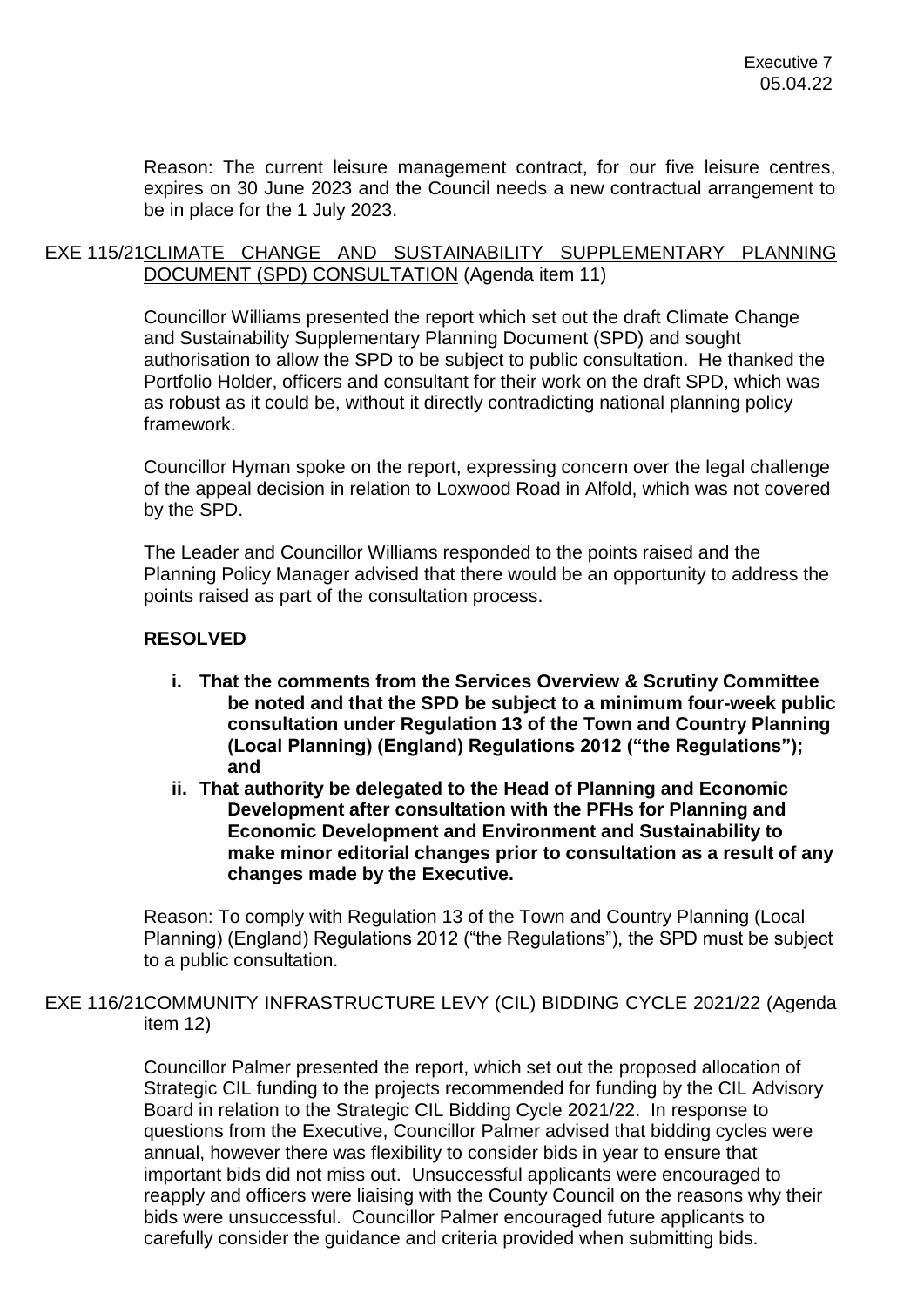# **RESOLVED**

**That the recommendations of the CIL Advisory Board be agreed and the allocation of Strategic CIL funding to the projects as set out in this report be approved. This is subject to the completion of the final relevant checks and the signing of funding agreements, the details of which are delegated to the Strategic Director in consultation with the Portfolio Holder for Housing (Delivery).**

Reason: In order to ensure robust and effective expenditure, in line with the CIL Regulations 2010 (as amended), and in accordance with the Council's approved CIL governance arrangements which include detailed eligibility and assessment criteria.

EXE 117/21ANNUAL REVIEW OF CORPORATE PERFORMANCE INDICATORS SET FOR 2022/23 (JANUARY – FEBRUARY 2022) (Agenda item 14)

> The Leader presented the report which set out the proposed changes to the current corporate performance indicators set for the financial year 2022-2023.

## **RESOLVED**

## **i. That the recommendations received from the O&S Committees as set out at paragraphs 4.2 and 4.3 be noted and accepted; and ii. That the implementation of the proposals, as set out in Annexe 1, from 1 April 2022 be approved.**

Reason: The organisation conducts an annual review of the corporate performance indicators to evaluate their continued appropriateness in the light of any new legislation or changes to organisational needs and priorities.

EXE 118/21EXCLUSION OF PRESS AND PUBLIC (Agenda item 17)

At 7.40pm, on the recommendation of the Leader, it was

## **RESOLVED**

**That, pursuant to Procedure Rule 20, and in accordance with Section 100A(4) of the Local Government Act 1972, the press and public be excluded from the meeting during consideration of the following item(s) on the grounds that it is likely, in view of the nature of the business to be transacted or the nature of the proceedings, that if members of the public were present during these items, there would be disclosure to them of exempt information (as defined by Section 100I of the Act) of the description in the revised Part 1 of Schedule 12A to the Local Government Act 1972, namely:** 

**3. Information relating to the financial or business affairs of any particular person (including the authority holding that information).**

**5. Information in respect of which a claim to legal professional privilege could be maintained in legal proceedings.**